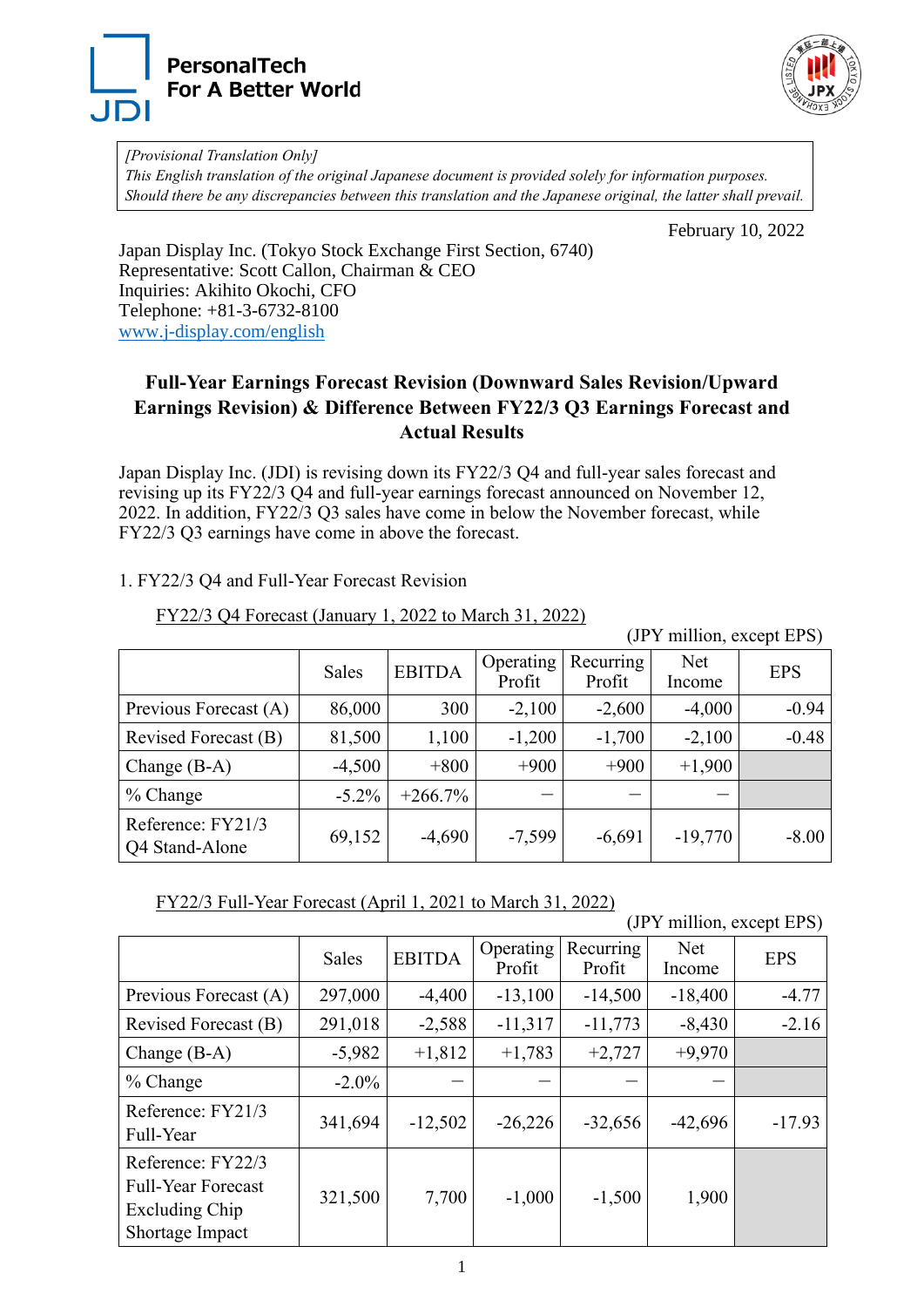## 2. Reason for Forecast Revision

JDI is revising down slightly its FY22/3 Q4 and full-year sales forecast to reflect the risk of ongoing chip shortages impacting production and customer orders. In contrast, JDI is revising up its FY22/3 Q4 and full-year earnings forecast. The upward earnings revision reflects above-forecast Q3 results, license fees announced in "Amicable Settlement with Tianma Microelectronics" on January 21, 2022, agreements with customers to pass through higher parts and materials costs into higher JDI selling prices, and higher JDI product pricing.

In addition, JDI adjusted its FY 22/3 Q4 FX assumption from USD/JPY 112 to 114. A one yen change in the exchange rate translates into an annual gain or loss in sales of JPY 2.2 billion and operating profit of JPY 1 billion, respectively.

## 3. Difference Between FY22/3 Q3 Forecast and Actual Results

| (JPY million, except EPS)           |              |               |                     |                     |               |            |
|-------------------------------------|--------------|---------------|---------------------|---------------------|---------------|------------|
|                                     | <b>Sales</b> | <b>EBITDA</b> | Operating<br>Profit | Recurring<br>Profit | Net<br>Income | <b>EPS</b> |
| Previous Forecast (A)               | 73,000       | $-2,000$      | $-4,000$            | $-4,400$            | $-5,700$      | $-1.34$    |
| Result(B)                           | 71,657       | $-927$        | $-3,084$            | $-2,502$            | 2,422         | 0.57       |
| $Change(B-A)$                       | $-1,343$     | $+1,072$      | $+916$              | $+1,898$            | $+8,122$      |            |
| $%$ Change                          | $-1.8\%$     |               |                     |                     |               |            |
| Reference: FY21/3<br>Q3 Stand-Alone | 72,747       | $-5,651$      | $-8,747$            | $-10,754$           | 13,360        | 5.52       |

FY22/3 Q3 (April 1, 2021 to December 31, 2021)

(JPY million, except EPS)

|                                                                   | Sales    | <b>EBITDA</b> | Operating<br>Profit | Recurring<br>Profit | <b>Net</b><br>Income | <b>EPS</b> |
|-------------------------------------------------------------------|----------|---------------|---------------------|---------------------|----------------------|------------|
| Previous Forecast (A)                                             | 211,860  | $-4,761$      | $-11,033$           | $-11,970$           | $-14,453$            |            |
| Result(B)                                                         | 209,518  | $-3,688$      | $-10,117$           | $-10,073$           | $-6,330$             | $-1.70$    |
| $Change(B-A)$                                                     | $-2,342$ | $+1,076$      | $+916$              | $+1,897$            | $+8,123$             |            |
| $%$ Change                                                        | $-1.1\%$ |               |                     |                     |                      |            |
| Reference: FY21/3<br>Q <sub>3</sub>                               | 272,542  | $-7,812$      | $-18,627$           | $-25,964$           | $-22,926$            | $-9.72$    |
| Reference: FY22/3<br>Q3 Results Excluding<br>Chip Shortage Impact | 230,200  | 4,400         | $-2,100$            | $-2,000$            | 1,700                |            |

4. Reason for Difference Between FY22/3 Q3 Forecast and Actual Results

In light of the tight global supply of chips and other parts and materials, JDI announced a FY22/3 Q3 forecast in November that conservatively factored in the potential impact of parts and materials shortages on production and customer orders and the possibility of increased parts and materials costs.

Actual results have come in above this forecast. EBITDA and Operating Profit (Loss) outperformed due to agreements with customers to pass through higher parts and materials costs into higher JDI selling prices and above-forecast cost reductions. Recurring Profit